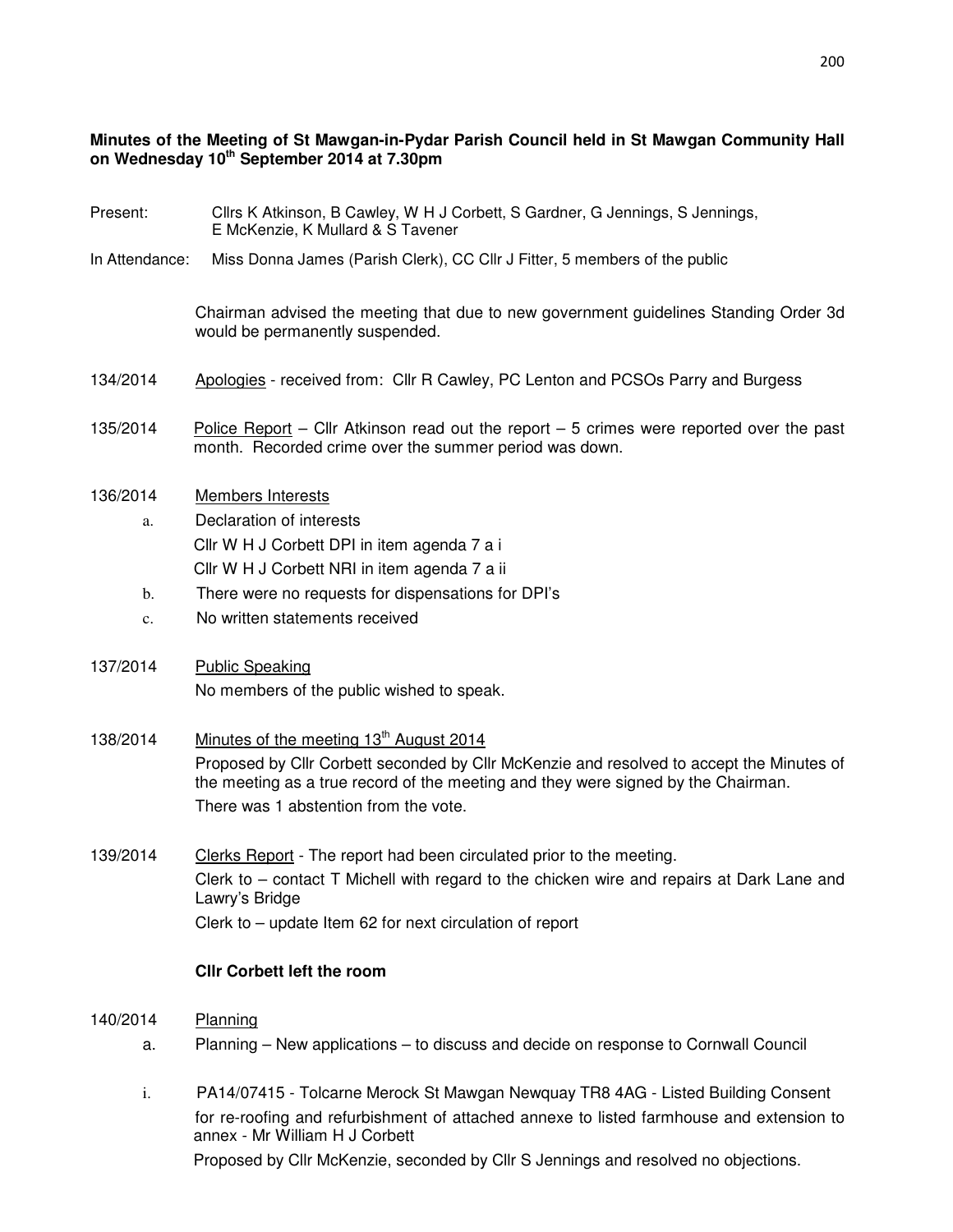ii. PA14/06925 - Church Close Bungalow Trevarrian Newquay Cornwall TR8 4AQ - Small extension to bungalow, bedroom with en-suite at rear of property - Mr W Finnemore Proposed by Cllr Atkinson, seconded by Cllr S Jennings and resolved no objections.

## **Cllr Corbett returned to the room**

- iii. PA14/07548 The Travellers Rest Trevarrian Newquay Cornwall TR8 4AQ Relocation of toilets into existing garage, forming a new bar area of approximately 20.5sqm. Removal of internal walls and opening up of existing window to provide patio doors - St Austell Brewery Proposed by Cllr Corbett, seconded by Cllr S Jennings and resolved no objections. The council would like it noted to CC that if the applicant removes the existing French door and replaces it with a window, that CC ensure that fire regulations are adhered to.
- iv. PA14/07173 6 Trehelles Mawgan Porth Newquay TR8 4BS Erection of single storey extension - Mr Vincent Knight Proposed by Cllr Atkinson, seconded by Cllr McKenzie and resolved no objections.
- v. Any other planning applications received from Cornwall Council by the time of the meeting.
- b. Advices and decisions by Cornwall Council

The PC had received a letter from CC advising that an appeal has been lodged against the decision of CC to refuse 'prior approval' of an application to convert an agricultural building at Menahyl Yard to a dwelling (PA14/04805). The PC had never been consulted on the application which it was felt was unsatisfactory. Proposed by Cllr Corbett, seconded by Cllr G Jennings, that the PC makes a submission to PINS in support of CC's decision that a planning application for this proposal would be required. There were 2 abstentions from the vote.

Clerk to - inquire of CC why the PC had not been notified of its intention to take the Merlin Golf Course application for 10 holiday apartments to Committee, therefore depriving the PC of its public speaking rights.

- c. To discuss planning enforcement issues to refer any new issues and updates if any Clerk to - inform CC that 28 day camping rights on the field between the lane to The Ranch and the road to St Eval had been exceeded and request the position be regularized.
	- To notify CC of a caravan in the field to the right of the lane to Retorrick for more than 28 days.
	- To notify CC of vans parked and apparently being lived in at the field behind the bridge beside the entrance to 'The Park', and the use of the field as a car-park
- d. Affordable Housing Update

Cllr Atkinson reported on a meeting that had taken place on 4 September with CC officers at Mr Williams's field beside Higher Winsor.

141/2014 Neighbourhood Planning - update. Cllr McKenzie gave the council an update on Neighbourhood Planning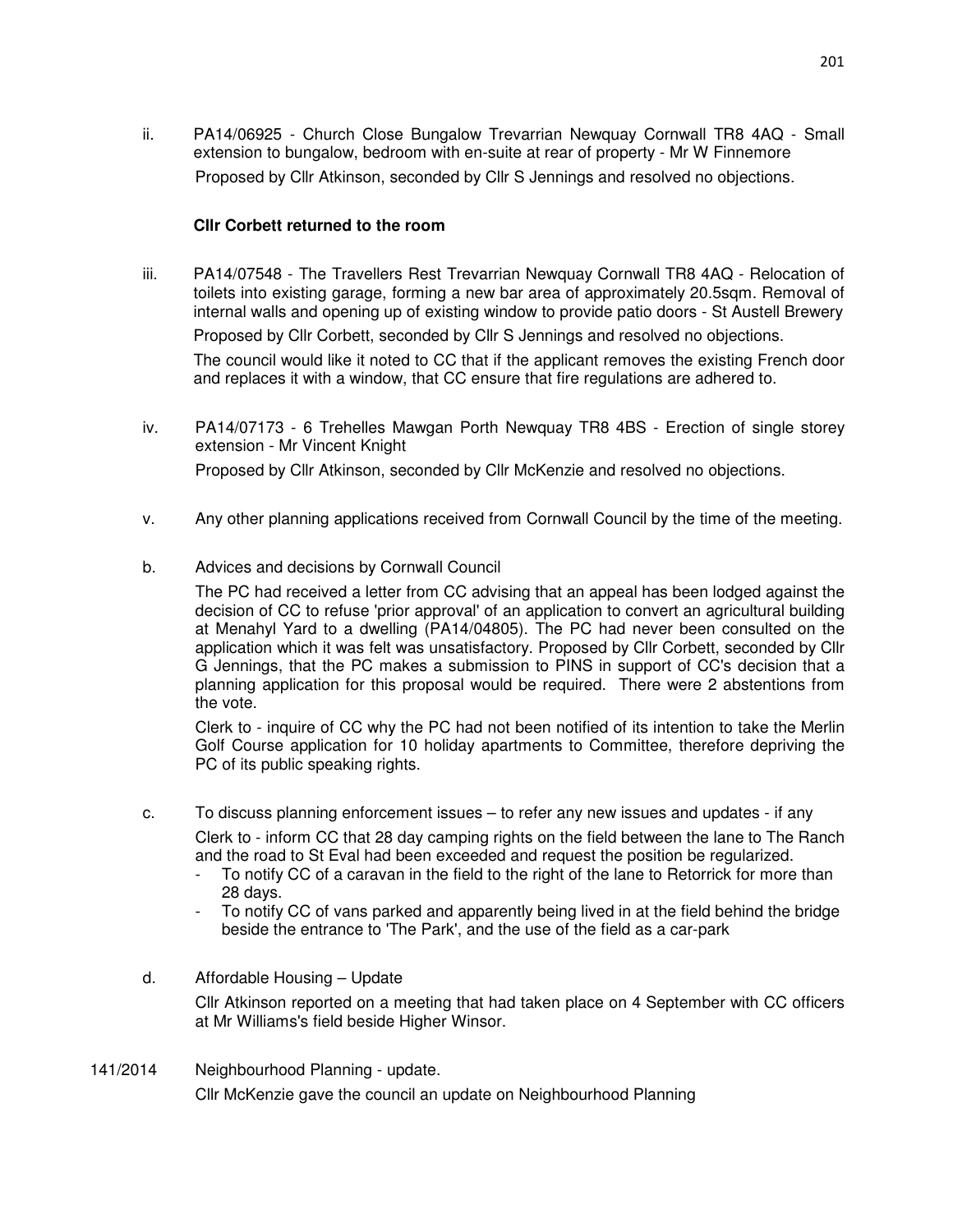- 142/2014 Working Groups:
	- a. Beach & Environment
	- i. To receive report if any Clerk to contact CC with regard the use of the CC toilet cleaner as the beach champion
	- b. Amenities
	- i. To receive report if any None received
	- c. Transport and rights of way
	- i. To receive report if any

Clerk to contact CC/Cormac and request signs are erected to advise drivers that the village of St Mawgan is not suitable for extra long vehicles after the bridge in the village was hit and damaged. Clerk to also check with CC the possibility of a Sat Nav restriction being applied by CC.

Clerk to contact CC Highways to advise that signs for pedestrians wishing to access Mawgan Porth beach are obscured.

ii. Parking issues at Newquay Airport

Cllr S Jennings will be attending a meeting with regard the airport on 16.09.14 and will discuss signage re parking as requested by the council.

- iii. Cutting of paths and bridleways in the parish Cllr McKenzie will make a schedule of the bridleways that have low and overhanging branches Clerk to – contact T Michell to arrange cutting of overhanging branches
- 143/2014 To receive reports from meetings if any None received

#### 144/2014 Accounts

Proposed by Cllr Corbett, seconded by Cllr G Jennings and **resolved** by the council that accounts totalling £9466.18, listed below, were approved for payment and duly signed. There was 1 abstention from the vote.

| T Michell        | Maintenance & Exp August   | £ 1110.59    |
|------------------|----------------------------|--------------|
| D James          | Salary & Exp August        | 438.73<br>£. |
| HMRC             | PAYE Tax & NI              | 100.40<br>£  |
| M Farmer         | Beach Clean August         | £ 712.00     |
| Sovereign Design |                            |              |
| Play Systems Ltd | Deposit for play equipment | £ 7104.46    |
|                  |                            |              |

| Total | £ 9466.18 |
|-------|-----------|
|       |           |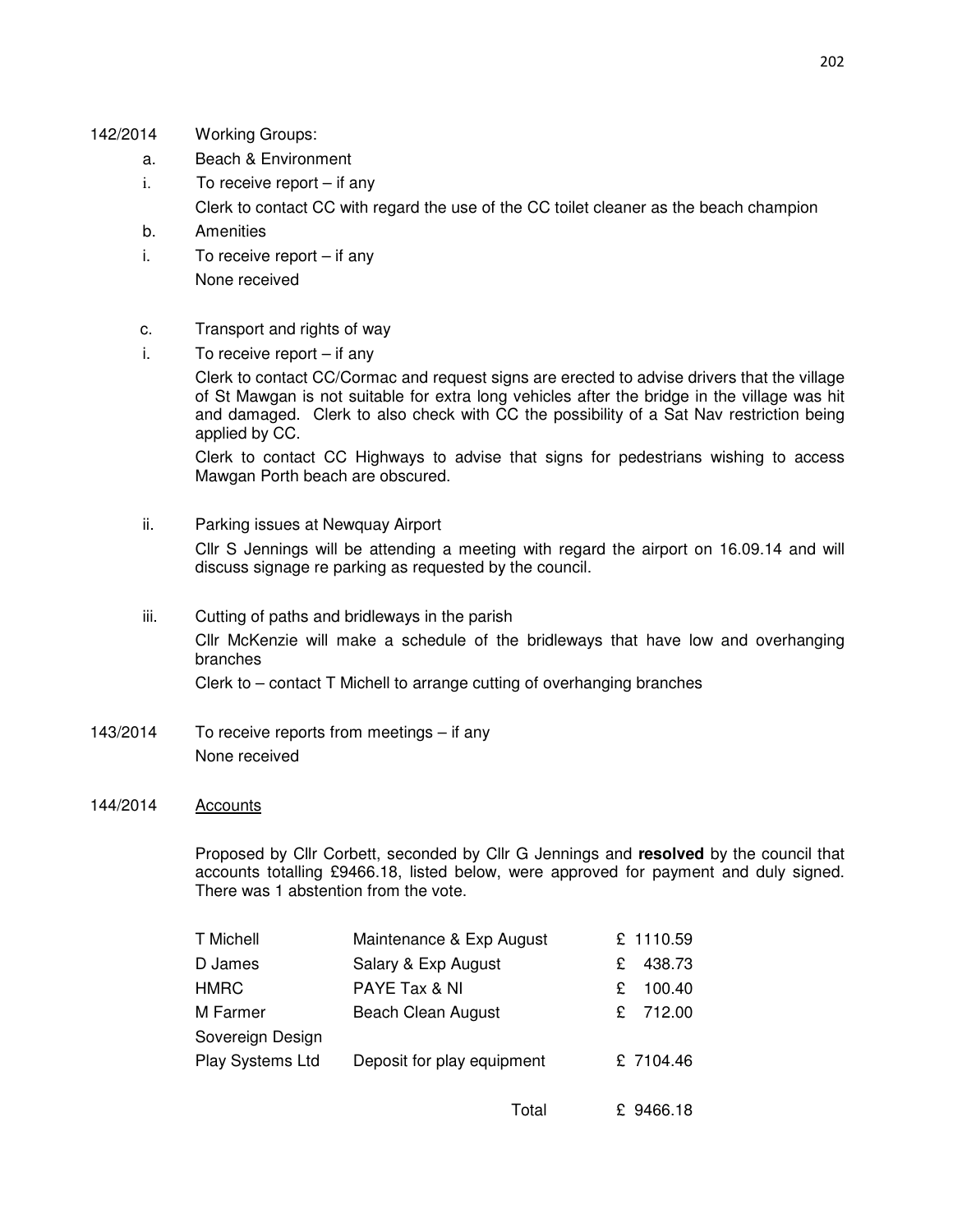- 145/2014 To note and discuss if appropriate the correspondence received since the last meeting circulated prior to meeting Clerk to – investigate the requirements and associated costs and expenditure for the parish council to record its monthly meetings
- 146/2014 Installation of new play equipment: Update on the play equipment, the installation dates of the new play equipment and associated actions and expenditure: Clerk to – make and laminate 2 notices to be put up on the gates of the play area advising residents of the dates of closure of the play area and the installation of new play equipment.
- 147/2014 St Mawgan Churchyard
	- a. Safety of handrail Update on safety/state of handrail and decision on associated actions and expenditure Cllr Atkinson advised the council of the PCC's decision to install a low maintenance handrail on the left hand side of the path in the churchyard.
	- b. Maintenance and safety of trees in churchyard and any associated actions and **Expenditure**

Cllrs Atkinson and Corbett had met with Mr K Lay (Church-warden) and a representative of the Diocese to discuss the felling of the leylandii to the right of the lych-gate. The PC were advised that a faculty would be required for any felling work, including the single tree which CC had given permission to be felled. It was agreed that the PCC would apply for such faculty, and the PC has already applied to CC for permission to fell all the leylandii.

After lengthy discussion, Proposed by Cllr Corbett, seconded by Cllr G Jennings and resolved to contact Mr Philp (tree surgeon) to see if his quotation to fell and remove all the leylandii still stood, and to seek additional quotations given the costs involved. In view of the fact that one of the leylandii appears to be unstable, it was also resolved that the acceptance of a quotation be delegated to the Chairman and vice- chairman, together with the clerk, so that the work can be carried out as soon as possible.

- 148/2014 Update on purchase of public toilets and any associated actions and expenditure The clerk updated the council on the verbal report received from the solicitor in regard the purchase of the toilets.
- 149/2014 Bus Shelter Update on previously removed bus shelter in Mawgan Porth Clerk to – Contact Cormac and request an estimated installation date.
- 150/2014 Notice of items for the next meeting: Standing Orders